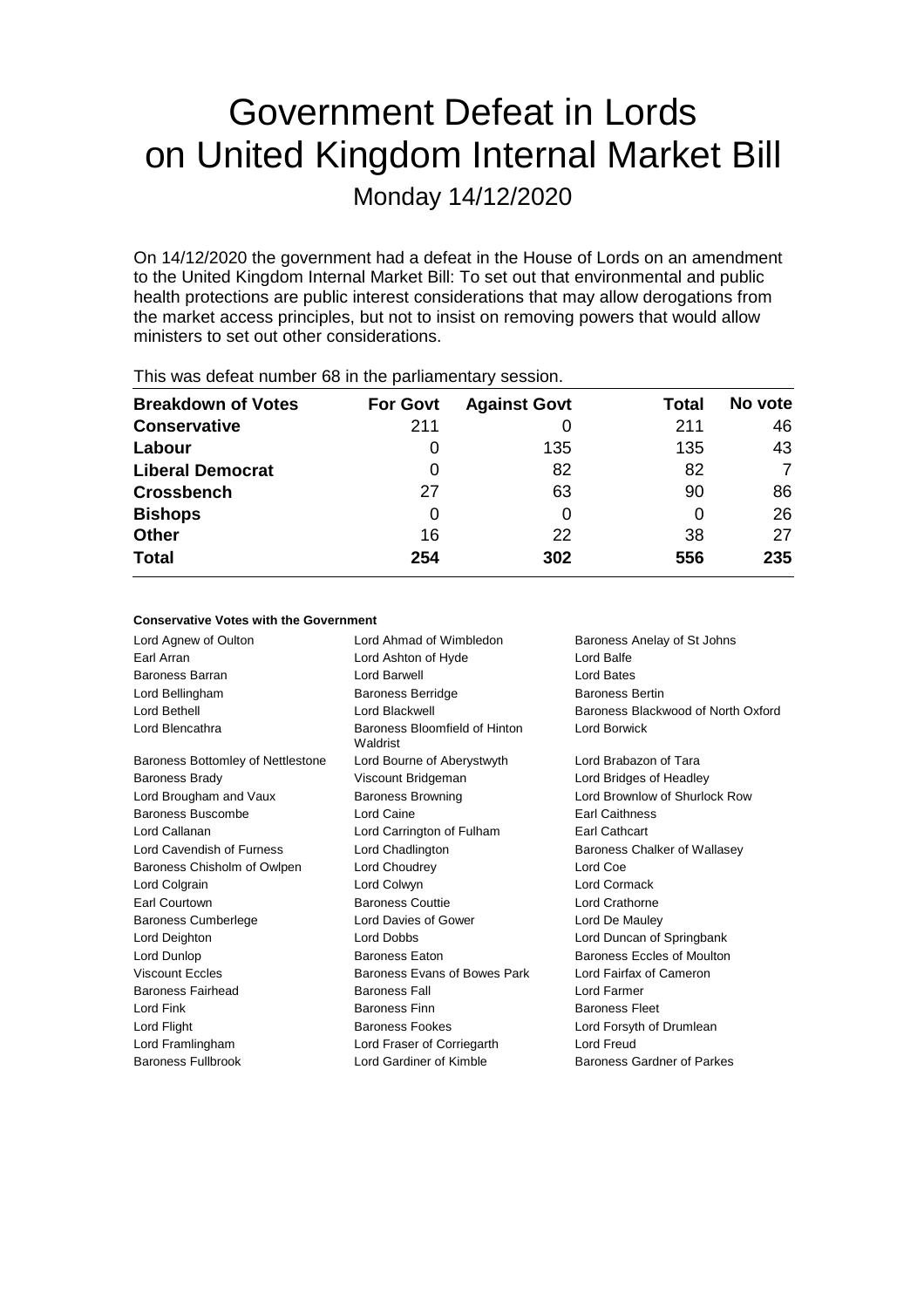Lord Geddes **Lord Gilbert of Panteg** Lord Genarthur<br>
Lord Goldsmith of Richmond Park Lord Goodlad **Lord Collage Collage Collage Collage Collage Collage Collage Collage Collage Collage Collage Collage Collage Collage Colla** Lord Goldsmith of Richmond Park Lord Goodlad Lord Grade of Yarmouth Lord Greenhalgh Lord Griffiths of Fforestfach Lord Grimstone of Boscobel Lord Hague of Richmond Viscount Hailsham Lord Hamilton of Epsom Lord Hammond of Runnymede Lord Haselhurst Lord Hayward **Baroness Helic** Lord Henley Lord Herbert of South Downs Lord Hodgson of Astley Abbotts Baroness Hodgson of Abinger Lord Holmes of Richmond Baroness Hooper Lord Horam Lord Howard of Lympne Lord Howard of Rising Earl Howe Lord Howell of Guildford **Lord Hunt of Wirral** Baroness Jenkin of Kennington Lord Jopling Lord Keen of Elie Lord King of Bridgwater Lord Kirkham Lord Kirkhope of Harrogate Lord Lamont of Lerwick Lord Lancaster of Kimbolton Lord Lang of Monkton Lord Lansley Lord Leigh of Hurley Lord Lexden Lord Lilley Earl Lindsay Lord Lingfield Earl Liverpool Lord Livingston of Parkhead Lord Mackay of Clashfern Lord Mancroft Baroness Manzoor Lord Marland Lord Maude of Horsham Lord McColl of Dulwich Baroness McGregor-Smith Lord McInnes of Kilwinning Lord McLoughlin Lord Mendoza Baroness Meyer Duke of Montrose Baroness Morgan of Cotes Baroness Morris of Bolton Baroness Morrissey **Lord Moylan** Lord Moylan Lord Moynihan Lord Naseby **Lord Nash Baroness Neville-Jones** Lord Nash Baroness Neville-Jones Baroness Noakes Lord Northbrook Lord Norton of Louth Lord O'Shaughnessy Lord Parkinson of Whitley Bay Lord Patten Baroness Penn **Baroness Pidding** Lord Pickles **Baroness Pidding** Baroness Pidding Lord Polak Lord Popat Lord Price Lord Rana Lord Randall of Uxbridge Lord Ranger Baroness Rawlings **Baroness Realists** Lord Reay **Baroness Redfern** Lord Renfrew of Kaimsthorn Lord Ribeiro **Viscount Ridley** Viscount Ridley Lord Risby **Lord Robathan** Baroness Rock **Lord Robathan** Baroness Rock Lord Rose of Monewden **Baroness Sanderson of Welton** Lord Sassoon Baroness Sater **Baroness Scott of Bybrook** Baroness Seccombe Lord Selkirk of Douglas Baroness Shackleton of Belgravia Lord Sharpe of Epsom Lord Sheikh **Baroness Shephard of Northwold** Lord Sherbourne of Didsbury Baroness Shields Lord Shinkwin Earl Shrewsbury Lord Smith of Hindhead **Baroness Stedman-Scott** Lord Sterling of Plaistow Lord Stewart of Dirleton Lord Strathclyde Baroness Stroud Baroness Sugg **Lord Suri Lord Suri Lord Taylor of Holbeach Lord Taylor of Holbeach** Lord Tebbit Viscount Trenchard Lord Trimble Lord True **Lord Tugendhat** Viscount Ullswater Lord Vaizey of Didcot **Baroness Vere of Norbiton** Baroness Verma Lord Vinson Lord Wakeham Lord Waldegrave of North Hill Baroness Warsi Lord Wasserman Lord Wei Lord Wharton of Yarm **Lord Whitby** Lord Whitby **Lord Willetts** Baroness Williams of Trafford Baroness Wyld Lord Young of Cookham Viscount Younger of Leckie

Baroness Neville-Rolfe **Baroness Newlove** Baroness Newlove **Baroness Nicholson of Winterbourne** 

### **Conservative Votes against the Government**

### **Labour Votes with the Government**

|  |  |  | <b>Labour Votes against the Government</b> |  |
|--|--|--|--------------------------------------------|--|
|  |  |  |                                            |  |

Lord Adonis **Lord Alli Lord Alli Baroness Amos** Lord Bach Lord Bassam of Brighton Lord Beecham

Lord Anderson of Swansea **Baroness Andrews** Baroness Andrews Baroness Armstrong of Hill Top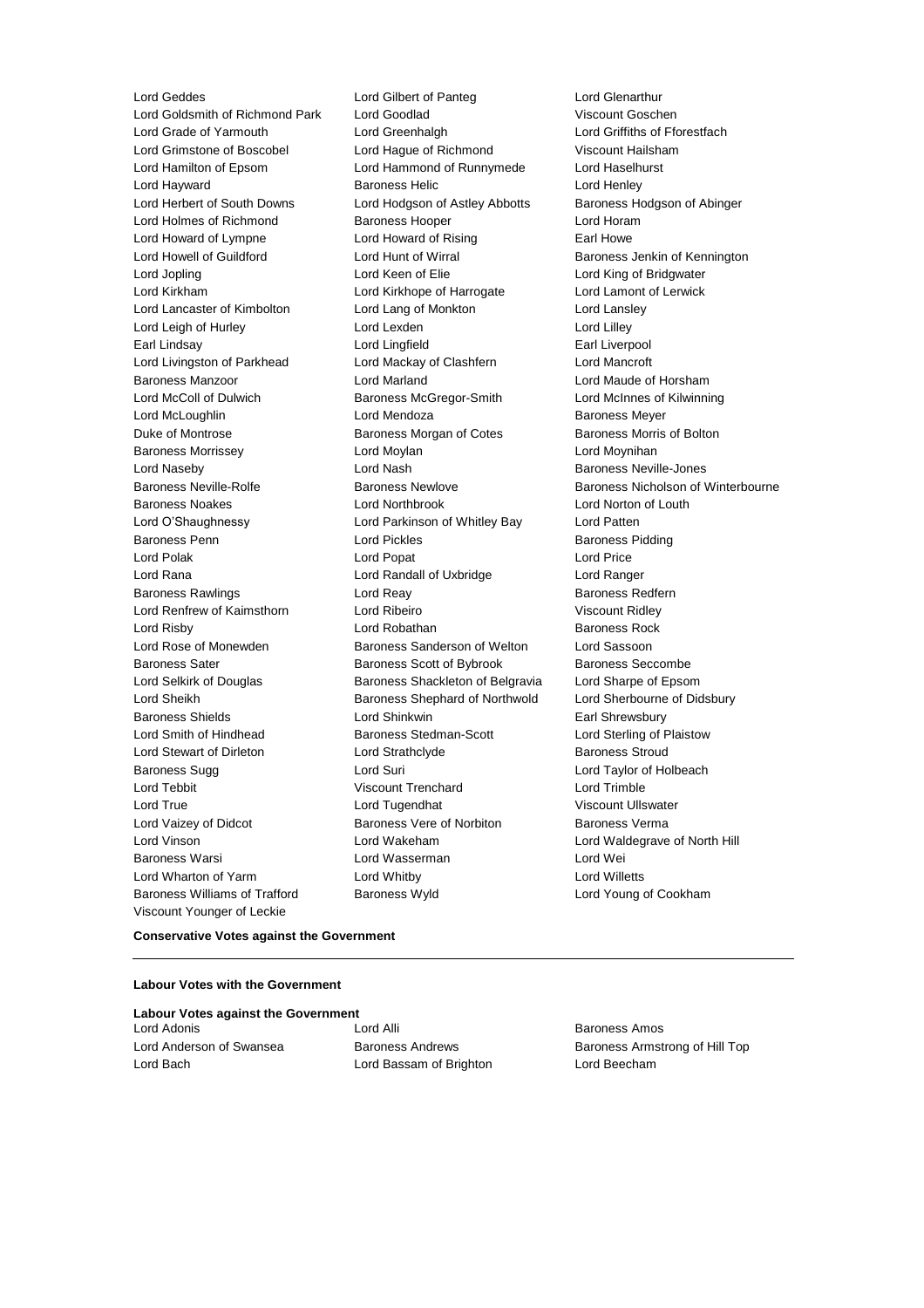Lord Blunkett Lord Boateng Lord Bradley Lord Brooke of Alverthorpe Lord Browne of Ladyton Baroness Bryan of Partick Lord Campbell-Savours **Lord Carter of Coles** Baroness Chakrabarti Lord Clark of Windermere **Baroness Clark of Kilwinning** Baroness Cohen of Pimlico Lord Collins of Highbury **Baroness Corston** Baroness Corston **Baroness Crawley** Lord Cunningham of Felling Lord Davidson of Glen Clova Lord Davies of Oldham Lord Davies of Brixton **Lord Davies of Stamford** Baroness Donaghy Baroness Drake **Lord Dubs** Lord Dubs **Lord Eatwell** Lord Elder Lord Evans of Watford Lord Falconer of Thoroton Lord Faulkner of Worcester Lord Filkin Lord Foulkes of Cumnock Baroness Gale **Baroness Golding** Baroness Goudie **Baroness Goudie** Lord Grantchester Lord Griffiths of Burry Port Lord Grocott Lord Hain Viscount Hanworth Lord Harris of Haringey Lord Haskel **Lord Haworth** Lord Haworth **Baroness Hayman of Ullock** Baroness Hayter of Kentish Town Baroness Healy of Primrose Hill Lord Hendy Baroness Henig Lord Hollick Lord Howarth of Newport Lord Hoyle Lord Hunt of Kings Heath Lord Hutton of Furness Baroness Jay of Paddington **Lord Jones Baroness Jones of Whitchurch** Core Lord Jordan Lord Judd Lord Kennedy of Southwark Lord Knight of Weymouth Baroness Lawrence of Clarendon Lord Layard Lord Lennie Baroness Liddell of Coatdyke Lord Liddle Lord Lipsey **Baroness Lister of Burtersett** Lord MacKenzie of Culkein Baroness Mallalieu Lord Mandelson Lord Maxton Lord McAvoy Lord McConnell of Glenscorrodale Baroness McDonagh Baroness McIntosh of Hudnall Lord McKenzie of Luton Lord McNicol of West Kilbride Lord Mendelsohn Lord Mitchell Lord Monks Lord Morris of Aberavon Lord Murphy of Torfaen Baroness Nye Baroness Osamor Lord Parekh Lord Pendry Baroness Pitkeathley Lord Ponsonby of Shulbrede Lord Prescott Baroness Primarolo Baroness Prosser Lord Puttnam Baroness Quin **Baroness Ramsay of Cartvale** Baroness Rebuck Lord Reid of Cardowan Lord Robertson of Port Ellen Lord Rooker Lord Rosser **Lord Rowlands Baroness Royall of Blaisdon** Baroness Sherlock Lord Sikka Viscount Simon Baroness Smith of Basildon Baroness Smith of Gilmorehill Lord Snape Lord Stevenson of Balmacara Baroness Taylor of Bolton Baroness Thornton Lord Touhig **Lord Triesman** Lord Triesman **Lord Tunnicliffe** Lord Turnberg **Baroness Warwick of Undercliffe** Lord Watson of Invergowrie Lord Watts **Baroness Wheeler** Baroness Wheeler **Baroness Whitaker** Baroness Wilcox of Newport Lord Wills Lord Winston Lord Wood of Anfield **Lord Woodley Baroness Young of Old Scone** 

Lord Berkeley Baroness Billingham Baroness Blower

#### **Liberal Democrat Votes with the Government**

## **Liberal Democrat Votes against the Government**

| ----------------               |                                               |                 |
|--------------------------------|-----------------------------------------------|-----------------|
| Lord Alliance                  | Baroness Bakewell of Hardington<br>Mandeville | <b>Baroness</b> |
| Lord Beith                     | Baroness Benjamin                             | <b>Baroness</b> |
| Baroness Bowles of Berkhamsted | Lord Bradshaw                                 | <b>Baroness</b> |
| Lord Bruce of Bennachie        | Lord Burnett                                  | <b>Baroness</b> |
| Lord Campbell of Pittenweem    | Lord Chidgey                                  | Lord Cler       |
| <b>Lord Cotter</b>             | Lord Dholakia                                 | <b>Baroness</b> |
| <b>Baroness Featherstone</b>   | Lord Foster of Bath                           | Lord Fox        |
| Baroness Garden of Frognal     | Lord German                                   | Lord God        |
|                                |                                               |                 |

Lord Addington Lord Alderdice Lord Allan of Hallam is Bakewell of Hardington ille dshaw **Baroness Brinton** dgey Lord Clement-Jones Lord Cotter Lord Dholakia Baroness Doocey

Baroness Barker

s Benjamin Baroness Bonham-Carter of Yarnbury Lord Bruce of Bennachie Lord Burnett Baroness Burt of Solihull Fran European Lord Goddard of Stockport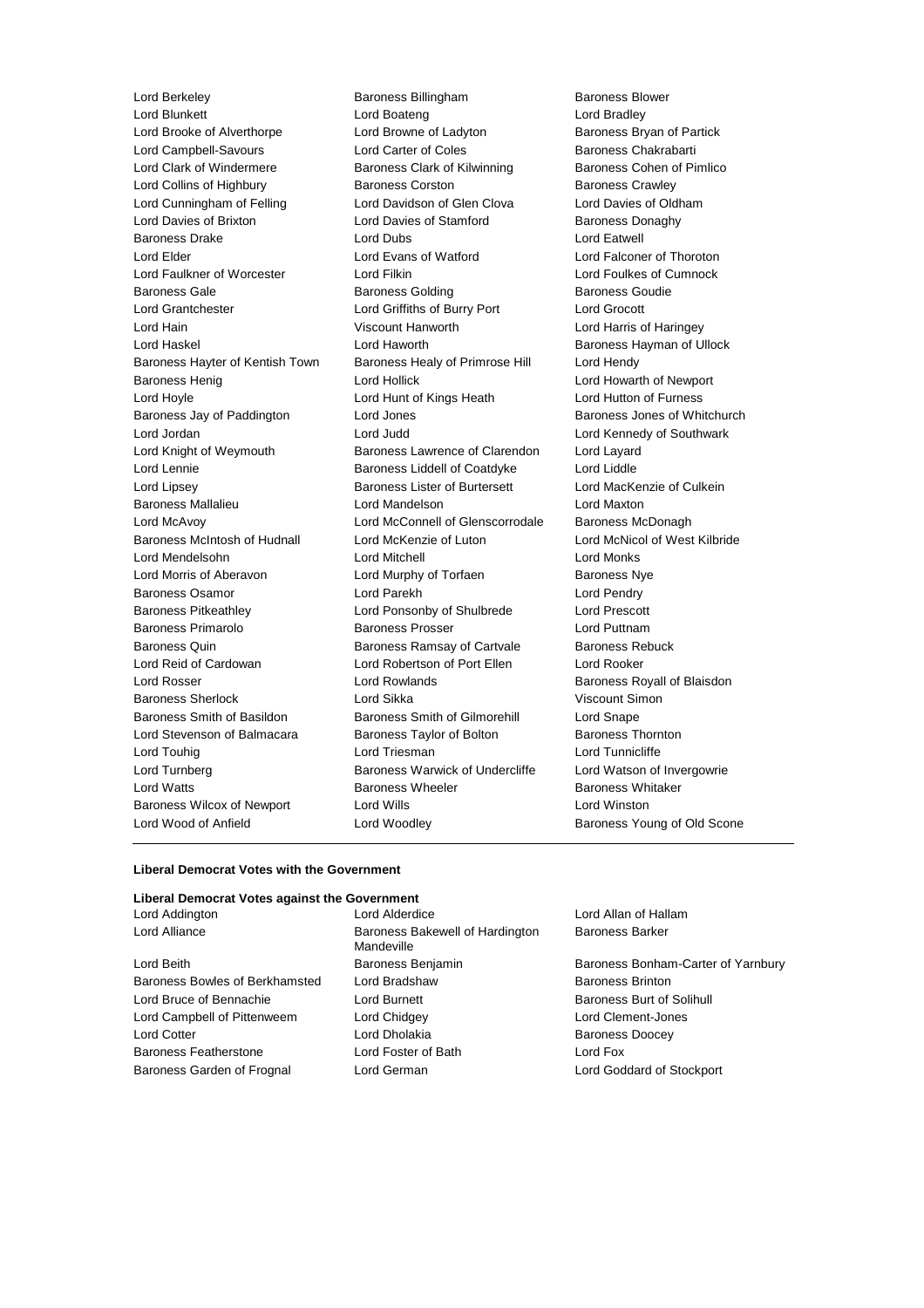| Lord Greaves                        | Baroness Grender               | Baroness              |
|-------------------------------------|--------------------------------|-----------------------|
| Baroness Harris of Richmond         | <b>Baroness Humphreys</b>      | Lord Huss             |
| Baroness Hussein-Ece                | Baroness Janke                 | Baroness,             |
| Lord Jones of Cheltenham            | Baroness Kramer                | Lord Lee c            |
| <b>Baroness Ludford</b>             | Lord Marks of Henley-on-Thames | Lord McNa             |
| Baroness Miller of Chilthorne Domer | Lord Newby                     | Baroness              |
| Lord Oates                          | Lord Paddick                   | Lord Palm             |
| <b>Baroness Parminter</b>           | <b>Baroness Pinnock</b>        | Lord Purvi:           |
| Baroness Randerson                  | Lord Razzall                   | Lord Rede             |
| Lord Rennard                        | Lord Roberts of Llandudno      | <b>Baroness</b>       |
| Lord Scriven                        | Lord Sharkey                   | <b>Baroness</b>       |
| Lord Shipley                        | Baroness Smith of Newnham      | Lord Steph            |
| Lord Stoneham of Droxford           | Lord Storey                    | <b>Lord Stras</b>     |
| Lord Stunell                        | <b>Baroness Suttie</b>         | Lord Tever            |
| Lord Thomas of Gresford             | Baroness Thomas of Winchester  | Baroness <sup>1</sup> |
| Viscount Thurso                     | Lord Tope                      | Lord Tyler            |
| Baroness Tyler of Enfield           | Lord Verjee                    | Lord Walla            |
| Lord Wallace of Saltaire            | <b>Baroness Walmsley</b>       | <b>Lord Willis</b>    |
| Lord Wrigglesworth                  |                                |                       |
|                                     |                                |                       |

- Baroness Grender **Baroness Hamwee**<br>
Baroness Humphrevs
Baroness Humphrevs
Baroness
Baroness
Baroness
Baroness
Baroness
Baroness
Baroness
Baroness
Baroness
Baroness **Baroness Eord**Hussain Baroness Humphreys Baroness Janke Baroness Jolly Baroness Kramer Lord Lee of Trafford Lord Marks of Henley-on-Thames Lord McNally Lord Newby **Baroness Northover** Lord Paddick **Lord Palmer of Childs Hill** Baroness Pinnock Lord Purvis of Tweed Lord Razzall **Lord Redesdale** Lord Sharkey **Baroness** Sheehan Baroness Smith of Newnham Lord Stephen Lord Storey **Lord Strasburger** Baroness Suttie Lord Teverson Baroness Thomas of Winchester Baroness Thornhill Lord Verjee **Lord Wallace of Tankerness** Baroness Walmsley **Lord Willis of Knaresborough**
- Lord Roberts of Llandudno Baroness Scott of Needham Market

### **Crossbench Votes with the Government**

Lord Brown of Eaton-under-Heywood Lord Cameron of Dillington Lord Carey of Clifton Lord Carrington Baroness Cavendish Little Venice Viscount Colville of Culross Earl Courtenay of Devon Lord Craig of Radley Viscount Craigavon Lord Cromwell **Baroness Deech** Baroness Deech Baroness Falkner of Margravine Lord Greenway Lord Jay of Ewelme Lord Kakkar Lord Kilclooney **Lord Laming Earl Lytton** Lord Mawson Lord Patel Lord Powell of Bayswater Lord Stirrup Lord Thurlow Lord Trevethin and Oaksey

### **Crossbench Votes against the Government**

- Lord Berkeley of Knighton **Lord Best** Baroness Boothroyd **Baroness** Boothroyd Baroness Boycott Lord Broers Baroness Brown of Cambridge Baroness Bull Lord Butler of Brockwell Baroness Butler-Sloss Baroness Campbell of Surbiton Lord Carlile of Berriew Lord Chartres Earl Clancarty Baroness Clark of Calton Earl Cork and Orrery Baroness Coussins Lord Crisp Lord Curry of Kirkharle Baroness D'Souza **March 2008** Lord Eames **Baroness Finlay of Llandaff** Lord Freyberg **Construction Construction Construction** Lord Grabiner **Baroness Grey-Thompson** Lord Hannay of Chiswick **Lord Harries of Pentregarth** Baroness Hayman Lord Hope of Craighead Baroness Hunt of Bethnal Green Lord Kerr of Kinlochard Lord Kerslake **Lord Krebs** Lord Krebs Baroness Lane-Fox of Soho Lord Mair Baroness Masham of Ilton Baroness Meacher Baroness Murphy Baroness Neuberger Baroness O'Loan Baroness O'Neill of Bengarve Lord Pannick Lord Ramsbotham Lord Ravensdale Lord Rees of Ludlow Lord Ricketts Lord Russell of Liverpool **Earl Sandwich Lord Skidelsky** Lord Skidelsky Duke of Somerset Lord Stern of Brentford Lord Thomas of Cwmgiedd Lord Walker of Aldringham Baroness Watkins of Tavistock Duke of Wellington Lord Wilson of Dinton **Lord Woolf Conserverse Conserverse Conserverse Conserverse Conserverse Conserverse Conserverse Conserverse Conserverse Conserverse Conserverse Conserverse Conserverse Conserverse Conserverse Conser**
- 
- Lord Adebowale Lord Alton of Liverpool Lord Anderson of Ipswich
- Lord Aberdare Lord Boyce Viscount Brookeborough

Lord Low of Dalston Lord Macdonald of River Glaven Lord Macpherson of Earl's Court

### **Bishop Votes with the Government**

**Bishop Votes against the Government**